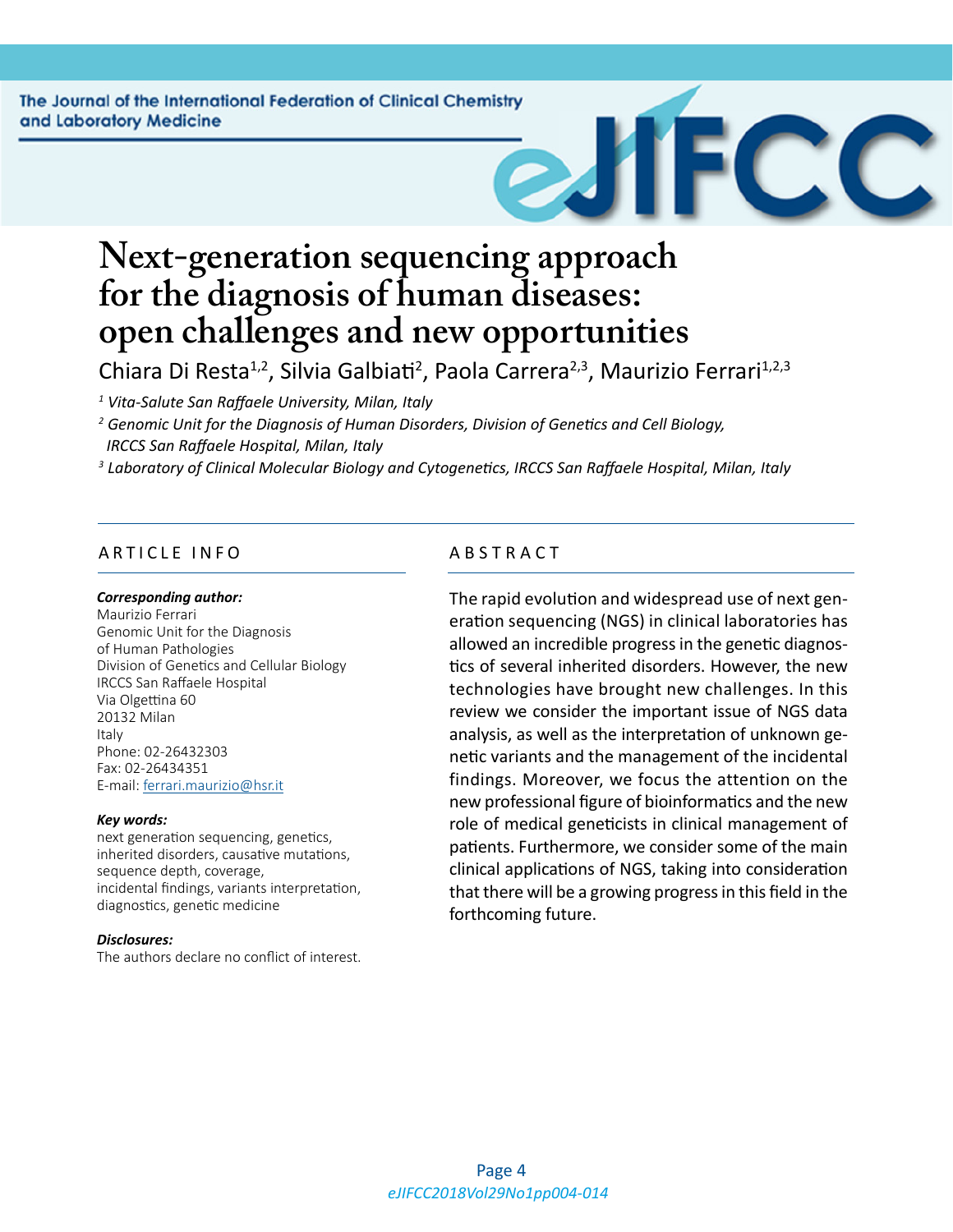#### **INTRODUCTION**

The next-generation sequencing (NGS) has been introduced in genomic laboratories about 10 years ago. Its impact on technological revolution has important implications in human biology and medicine [1]. After improvements in accuracy, robustness and handling, it became a widely used and an alternative approach to the direct Sanger sequencing [2,3].

The progress of NGS is leading to the increase of discovery of number of genes associated to human inherited disorders and to the elucidation of molecular basis of complex disease [4]. Moreover, since on NGS platforms it is possible to perform a parallel sequencing of different target regions, NGS is widely used in diagnostics. Recently, the use of NGS in clinical laboratories has became increasingly widespread, used in diagnostics of infectious diseases, immune disorders, human hereditary disorders and in noninvasive prenatal diagnosis, and, more recently, in the therapeutic decision making for somatic cancers [5–12].

A great advantage of NGS approach is based on its ability to deliver clinical diagnosis in a short time [3].

Currently, there are several NGS platforms available for routine diagnostic applications. These sequencers allow performing an high-throughput analysis within few days, considerably decreasing costs [13]. These new technologies are different from Sanger sequencing because they are based on a massively parallel analysis and high throughput. Today two different NGS technologies are mainly used in clinical laboratories: Ion Torrent and Illumina systems [14]. The Ion Torrent Personal Genome Machine (PGM) was launched in 2011, while the widely used Illumina benchtops for diagnostic purpose are MiSeq, marketed in 2011, MiniSeq, launched in 2016, or iSeq100, debuting in the end of 2017. The Ion Torrent exploited the emulsion PCR using native

dNTP chemistry that releases hydrogen ions during base incorporation by DNA polymerase and a modified silicon chip detecting the pH modification [15], while Illumina technology is based on the existing Solexa *sequencing by synthesis* chemistry with the use of very small flow-cells, reduced imaging time and fast sequencing process [14].

## **NGS APPROACH IN CLINICAL LABORATORIES**

The increase in number of causative genes associated with human inherited disorders is directly associated with the implementation of NGS.

Until now Sanger sequencing has been the gold standard in clinical laboratories for single-gene tests and it serves as the standard methods by which NGS data should be compared and validated [16]. However, Sanger sequencing achieves the diagnostic goal when there is a clear phenotypic indication of a classical Mendelian disorder and the single-gene test approach is preferred. It eliminates the problem of incidental findings, that we will discuss later, but it may push the patients into a "diagnostic odyssey", where they could be evaluated by multiple providers, sometimes for years, without a genetic diagnosis [13].

Today there is a different scenario, in which genomic technologies can be very useful to detect genetic variations in patients with a high accuracy and an important reduction of costs, thanks to the first-generation sequencing approach. In particular, next-generation sequencing will increasingly be used for clinically heterogeneous inherited disorders, resulting in an increase in number of reported disease-causing genes [6]. Indeed, in the majority of human inherited diseases not merely one gene but a number of genes may interact leading to overlapping pathological phenotypes [2]. NGS approach is tempting when there is a genetic contribution in heterogeneous and complex diseases, such as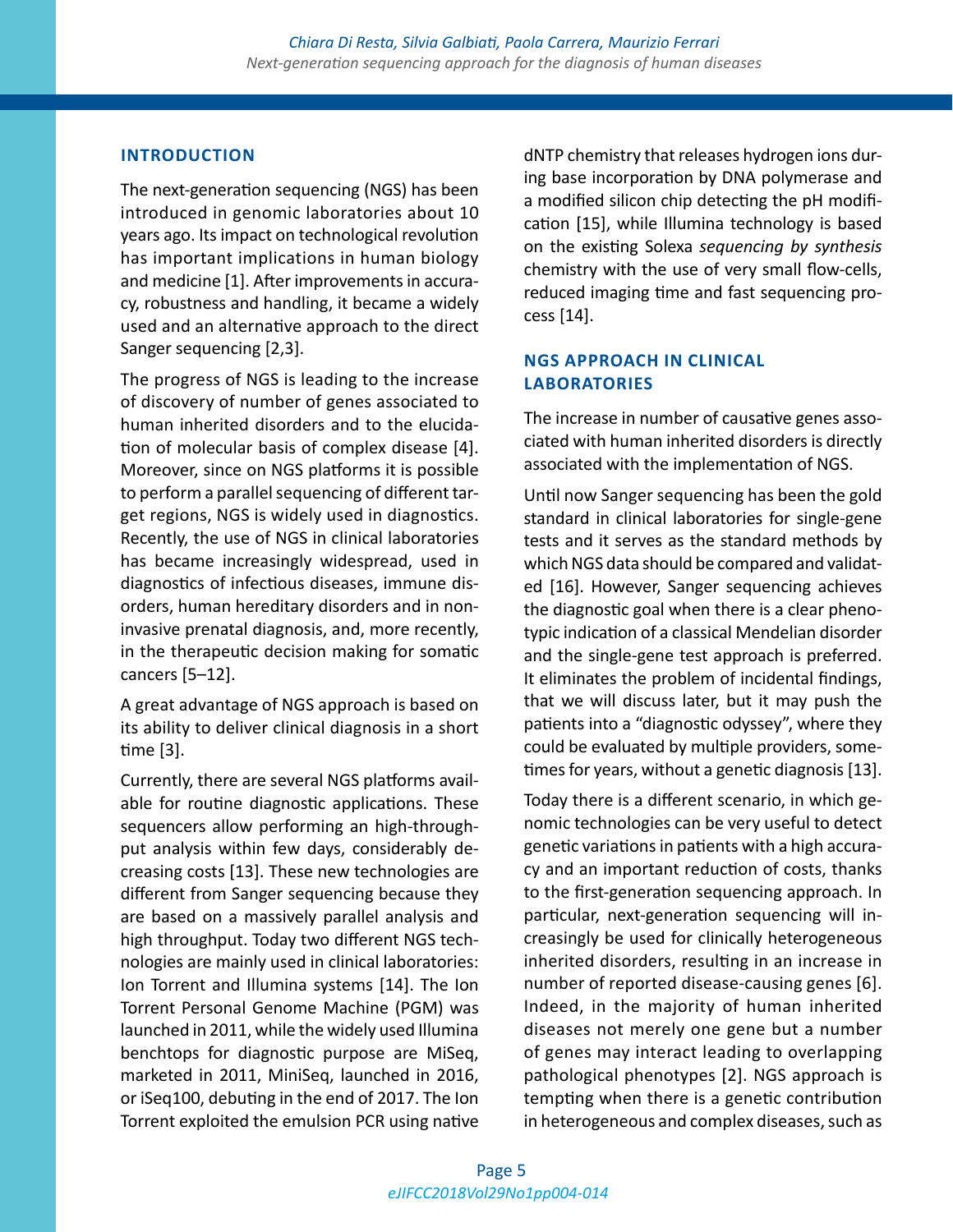in cardiomyopathies, in cardiac arrhythmias, in connective tissue disorders, in mental retardation or autism, where a large number of genes are involved in a large phenotypic spectrum [10,11,17]. In these cases, NGS approaches allows to test a large number of genes simultaneously in a cost-effective manner [13]. An important issue is to decide which kind of NGS testing strategy is best suited for each clinical case. Two options are currently available: targeted gene panels or whole-exome sequencing (WES) [13].

Targeted sequencing of selected genes offers a good coverage (mean 300X, depending on platforms and number of analyzed samples) for the entire analyzed panel and specific regions refractory to NGS can be sequenced by Sanger sequencing, in order to cover the gap and to validate the NGS data [18,19]. So far, targeted resequencing has been adopted to develop tests for genetic disorders, such as nonsyndromic deafness [20,21], common and heterogeneous diseases, such as hypertension and diabetes [22], or in traditional cytogenetic and Mendelian disorder diagnosis [23,24]. The main limitation of targeted sequencing is the rigidity of testing only a selected number of genes. Since the genetic field is rapidly evolving, new genes may be associated with a clinical phenotype and as such redesigning and revalidation of the panel is needed [13,16]. On the contrary a clear advantage of the use of targeted panel is the reduction of number of incidental findings and/or the number of variants of unknown significance, that will be discuss later in this review.

On the other hand, the benefit of WES is testing a greater number of genes, even if, in practice, complete coverage of all coding exons is infeasible. The WES application may be useful, for example, in negative cases in targeted sequencing or in a rare disease, especially in exploiting trios approach. Indeed, it allowed the identification of genes responsible for the dominant Freeman-Sheldon syndrome, the recessive Miller

Syndrome and the dominant Schinzel-Giedion Syndrome [25]. However it is important to keep in mind that about 10% of targeted bases sequenced in WES do not get the 20 read depth [26], required for clinical confidence and interpretation, and approximately only 85% of genes associated to human diseases into the principle database (OMIM) receive the adequate coverage [27]. Poor coverage in WES can due to several factors: probes that are not tiled for particular genes probably not included during assay development or because repetitive sequences prevented inclusion or poorly performing probes owing to GC-richness and low mapping quality [6].

However it is important to consider that both of these approaches can significantly reduce costs and turn-around time for a genetic test [13].

# **THE MAIN ISSUE OF NGS: THE INTERPRETATION OF GENETIC DATA FOR A CLINICAL UTILITY**

In the NGS process one limiting step is without doubt the complexity of genetic variation interpretation in whole exome, due to the presence of thousands of rare single nucleotide variations without pathogenic effect. Moreover, in the majority of human diseases the pathological phenotype may be caused by a pathogenic rare mutation with a strong effect or it may be caused by a co-presence of multiple genetic variations [28][29].

Reliable interpretation of the multiple and *de novo* variants identified through NGS will require additional experience and validation before it reaches the clinical stage on a large scale, particularly for diagnosis of complex traits [30]. In the recent past, genetic data did not drive diagnosis but had a primarily confirmatory role. Today the major challenge is to convert pathogenic genetic data into a primary diagnostic tool that can shape clinical decisions and patients management [31].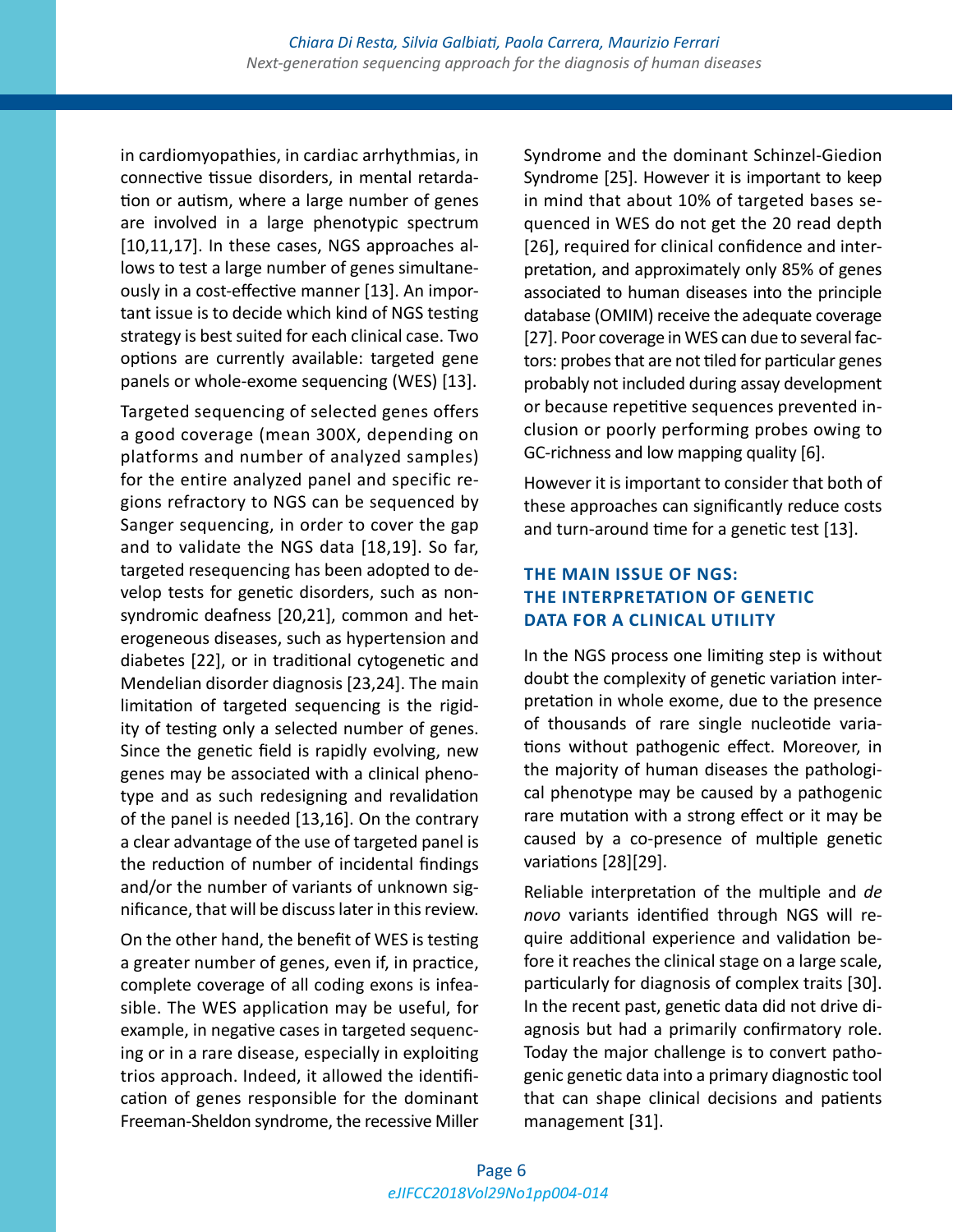Actually, the interpretation of genetic variants is based on criteria published by the American college of medical genetics and genomics (ACMG). The ACMG recommends that the variants be allocated to one of the categories reported below [32]:

- a. disease causing (class V): the sequence variation is previously reported and recognized as causative of the disorder;
- b. likely disease causing (class IV): the sequence variation is not previously reported as expected to cause the disorder, frequently in a known disease gene;
- c. variant of unknown clinical significance (VUS; class III): the sequence variation is unknown or expected to be causative of disease and is found to be connected with a clinical presentation;
- d. likely not disease causing (class II): the sequence variation is not previously reported and it is probably not causative of the pathology;
- e. not disease causing (class I): the sequence variation is already reported and documented as neutral variant.

Moreover, most of these classes of variants are subject to supplementary interpretation focusing on literature reported, population frequencies, clinical findings, mutation databases and possibly case-specific research data [31]. The principal human variant databases are useful to annotate both common and pathogenic variants, such as dbSNP, gnomAD or ExAC database (Exome Aggregation Consortium) [33], and to classify variants previously associated with human disorders, such as Human Gene Mutation Database (HGMD) [34] and ClinVar.

The variants of unknown significance (VUS) represent a problem for the interpretative process. Indeed it is known that hundreds of loss of function variants with unknown clinical significance are present in each individual's genome and today their prioritization remains a primary challenge [35].

In some cases, the interpretation of VUS can be useful in commencing the segregation analysis in large families including affected members or the identification of the occurrence of *de novo* variation in the affected patient. Unfortunately, in many cases the interpretation of VUS remains unresolved and its identification cannot be used for the clinical management of patients and families [29,36].

Until now few clear guidelines are published for the VUS interpretation [36]. Today, in order to try to assign a pathological score to VUS, it is important to consider, for example, its allelic frequency in a control population (1000 Genomes or exome sequencing project consortium [ExAC]), the amino acidic conservation, the predicted effect on protein function and the results of published functional assay [37,38].

Up to now *in silico* prediction algorithms, such as Polyphen, Sift, Mutation Taster or UMD predictor, have been developed and they are widely used for the missense variants interpretation [37]. However, they present some intrinsic caveat and limitations, affecting their specificity and sensitivity, that can lead to possible false-positive and false-negative interpretations [39]. Another existing problem involves the allelic frequency, that is mainly estimated from the 1000 Genome project and ExAC, that represents only a fraction of the worldwide population, so the declared allelic frequency available is not stratified according to the real population groups [29].

Since the problem of the management of VUSs is not yet resolved, it would be fundamental to collect and share VUSs and available clinical data, allowing a progressive and definitive classification of these variants, as deleterious (class V) or neutral ones (class I) [29,30].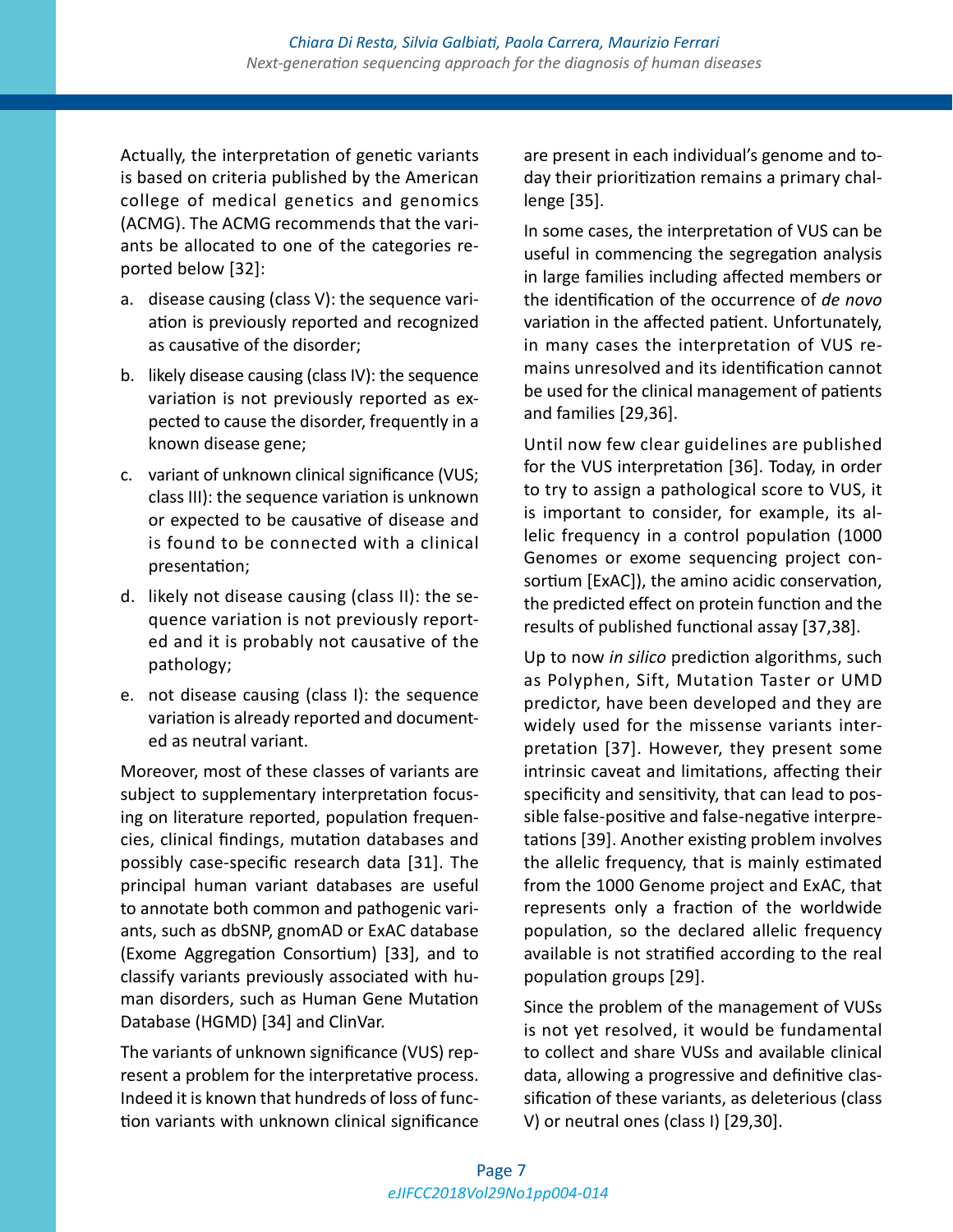Another important challenge of the use of NGS approach in clinical diagnostic is the management of the amount of data generated [40]. Indeed generation, analysis and also storage of NGS data require sophisticated bioinformatics infrastructure [41].

A skilled bioinformatics staff is needed to manage and analyze NGS data, and so both computing infrastructure and manpower impact on costs of NGS applications in clinical diagnostics. Bioinformaticians are to be mandatory in the organization chart of clinical laboratories in the NGS era, where they have to closely collaborate with clinicians and laboratory staff to optimize the panel testing and the NGS data analyses [42].

Bioinformatics has been recently defined as the discipline that develops and applies advanced computational tools to manage and analyze the NGS data. Bioinformatics pipeline developed for NGS are aimed to convert the raw sequencing signals to data, data to information, and information to knowledge [43].

This process can be developed in three different steps - primary, secondary, and tertiary analyses [44]:

- The primary analysis is the process of raw data produced by NGS instruments,
- the secondary analysis is the alignment to a reference sequence and the calling variants and, finally,
- the tertiary analysis is the confirmation or validation of detected variants, providing evidence to facilitate interpretation [41].

All clinical bioinformatics systems require these three steps that should be properly validated and documented. In particular, it requires determination of variant calling sensitivity, specificity, accuracy and precision for all variants reported in the clinical assay [44]. The quality criteria of the performed sequencing test have

to be described on the report for clinicians and patients. In particular, it is needed to declare the sensitivity and specificity of the techniques used considering both technical and bioinformatics parameters. It is important to report which target region was not sequenced, the number of reads obtained, the quality of the sequence, the limitations of the chosen sequencing method and of the settings of used bioinformatics pipeline [16,45].

# **ETHICAL CONSIDERATIONS AND MANAGEMENT OF INCIDENTAL FINDINGS**

The development and the widespread use of NGS in clinical laboratories are paired with debate on the ethics for reporting incidental findings [46,47]. In 2013 the ACMG has highlighted the question of the incidental findings (IF), defining them as *"genetic variations identified by genomic sequencing but not related to the disease being investigated"* [48].

According to the European Society of Human Genetics (ESHG) guidelines, the targeted diagnostic testing should be performed minimizing the likelihood of detecting incidental findings, focusing only on genes clinically actionable [49]. It means that genetic testing should aim to analyze the causative genes associated to the primary clinical questions, even if a broader panel of genes or the whole exome sequencing has been performed [49]. It is the role of responsible clinicians requesting the test to disclose an incidental finding to a patient, not the role of the clinical laboratory.

The impact of the IF determines how the genetic finding should be disclosed or not to a patient, also to avoid unwarranted psychological stress. In particular, if it can bring minor consequences or if a clinical intervention is possible, then the variant should be reported.

On the contrary, if the variant is associated to a late onset disorder or has major consequences,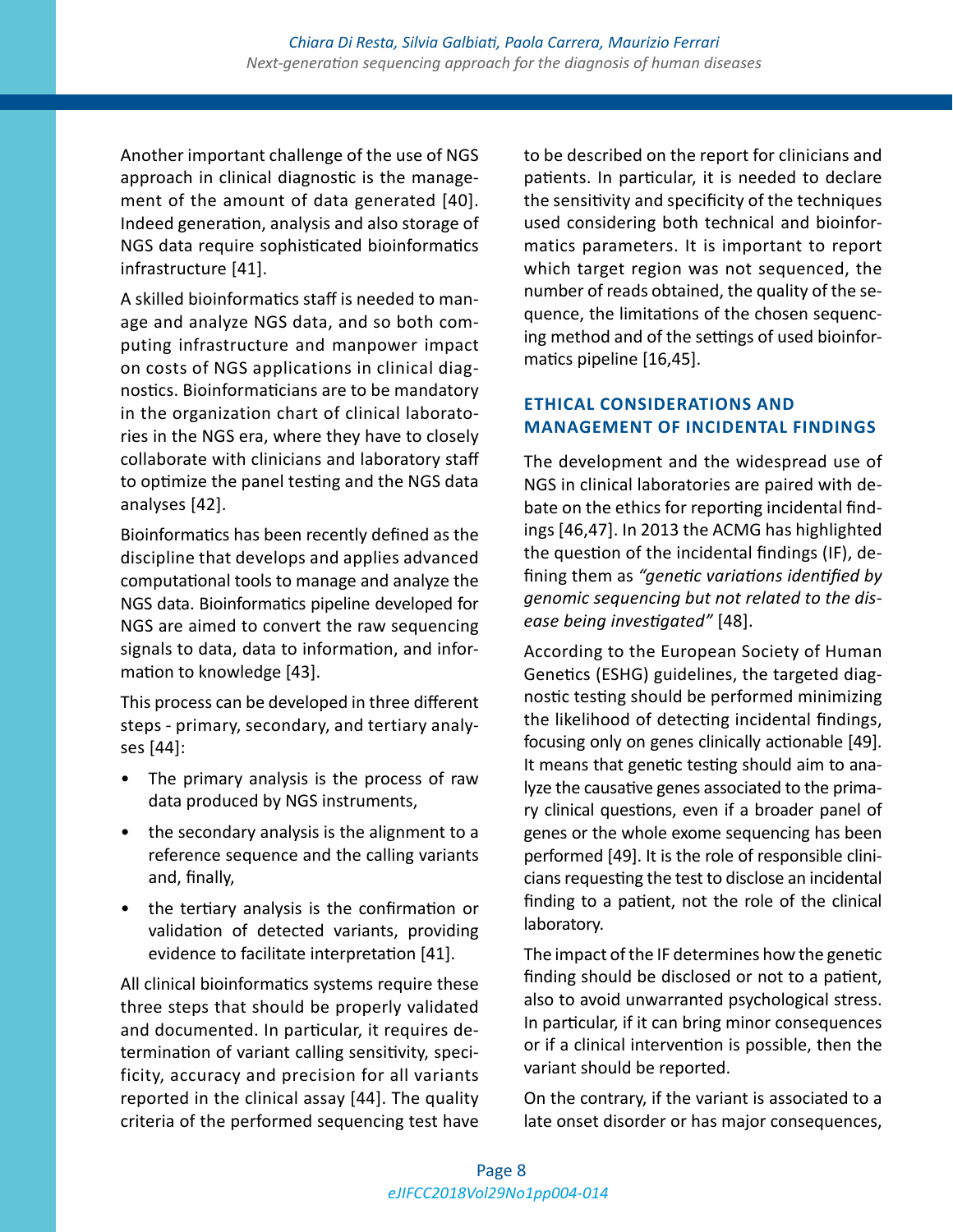counselling and consent will determine if and when the variant can and should be reported to the patient [36]. This implies that genetic tests should be ordered by medical professionals who are capable of performing appropriate counselling [50]. For that reason, the counselling and the informed consent are critical steps.

There is a difference between recording and reporting a variant, as well as between who receives this information, clinicians or patients, and when. When a variant is reported to a clinician, it does not mean that it will be revealed to patient. Indeed, the clinician should evaluate the impossible clinical implication of this information, based on the clinical history of patient. For example, the impact of an IF in a case without a known family history for a specific disorder is different from the case in which the patient is already aware of a preexisting familial condition.

Another interesting example is the acute neonatal care, in which immediate reporting of all IFs to patients' families may not be appropriate and the genetic information may be reconsider later in baby's life. Similarly, the report of IFs may be postponed in cases where parents or patients are given a diagnosis linked to poor prognosis or in case of post-mortem genetic testing.

Additional contexts in which the reporting of incidental findings may have an influence on the patients management are carrier testing, prenatal diagnosis, pharmacogenetics testing and additional non-diagnostic testing such as medical research (dependent on the study design), forensic testing, parental and genealogical testing. In conclusion, the issue of IFs requires an appropriate pre and post counselling to correctly inform the patient [16].

The widespread implementation of NGS approach in diagnosis of human pathologies raises the problem of management of IFs and VUSs and it is needed to have clear guidelines for the handling of NGS data in the diagnostics approach (Figure 1).



*So far the application of WES in clinical diagnostics presents more open challenges (B) than targeted sequencing (A).*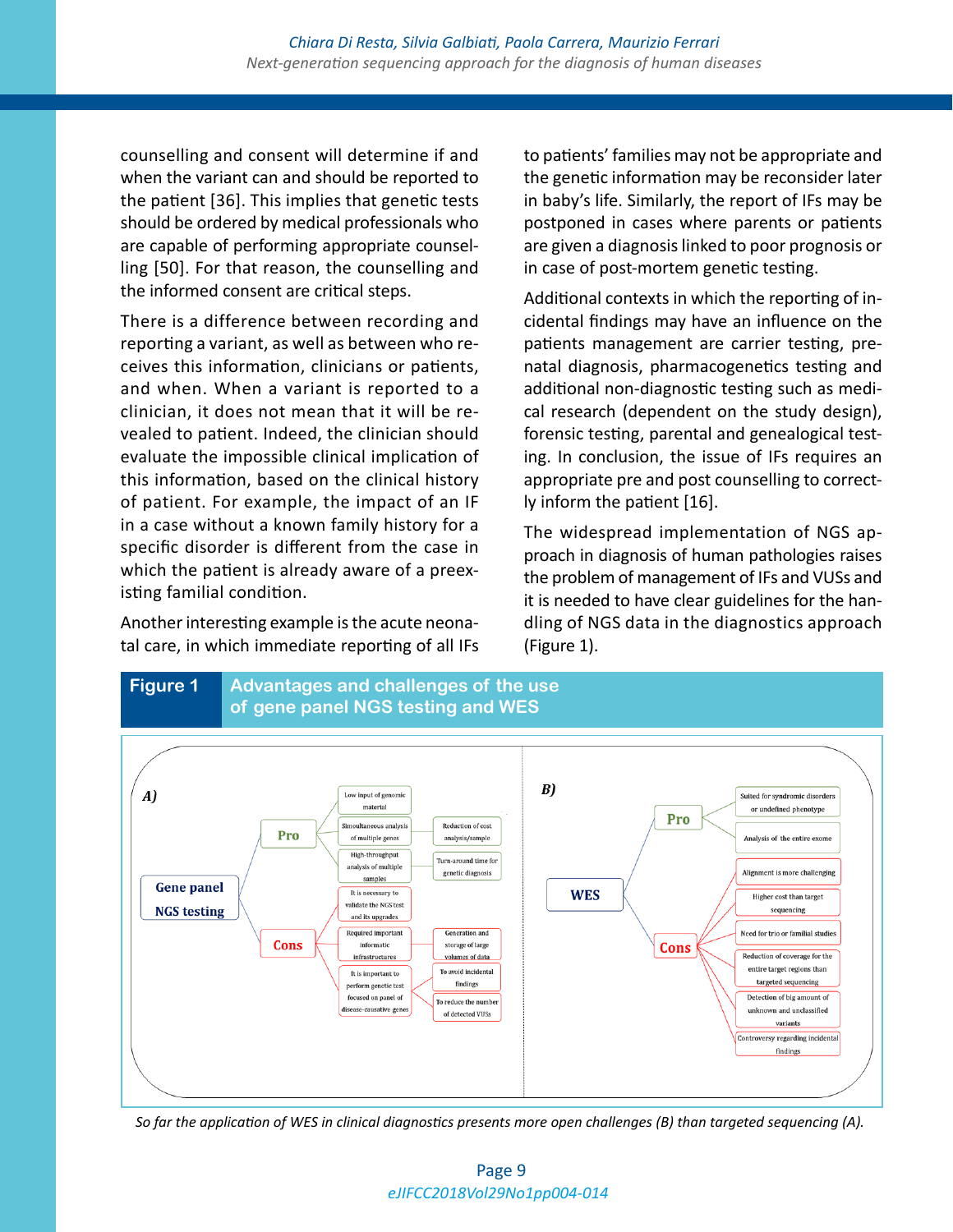### **CONCLUSIONS**

Until now Sanger sequencing has been the gold standard in molecular diagnostics and it has been used in clinical testing method for Mendelian disorders, in which most of causative variants are identified in the principal causative genes. Since the rapid and incremental improvements in instrumentations, methodologies and throughput and the significant reduction of costs, the NGS technologies are being integrated into patient care and clinical management. NGS allows sequencing of all genes relevant to a given phenotype starting from a small amount of total DNA. In that way, the limitation factors are no longer the size of the gene or its causative contribution but the actual knowledge of the genetic basis of patient's disease [6].

In the past, clinicians considered genetic tests with a marginal diagnostic value, only if a definitive diagnosis was not yielded or if it had implications on future family planning. Often the positive genetic test results did not influence clinical management of the patient.

However today, with the potentiality of NGS, the parallel sequencing of large multi-genes panel, that may describe a broader range of phenotypes, the clinicians are changing their point of view on the role of the genetics in patients care. Indeed, nowadays the genetic testing may be useful for the evaluation of a clinical case and, if the result were to be positive, it may save time and money in identifying the etiology.

Today physicians often begin their clinical evaluations with the genetic tests. For example, the evaluation of patients with left ventricular hypertrophy begins with genetic testing, given that the genetic diagnosis is achieved in about 80% of hypertrophic cardiomyopathy cases [51].

The results of most targeted genetic tests may be available for clinicians in 2-8 weeks, which is an impressive improvement compared to the time taken for direct Sanger sequencing and the odyssey lived by some patients before to understand the cause of their rare disorder [6].

This strategy of approaching the clinical evaluation has also economically beneficial in patients without diagnosis [52].

The euphoria of the widespread use of the NGS applications to the clinical diagnosis is combined with the awareness of emerged challenges, such as the validation of large number of genetic variations detected, that can be IF or VUSs, the use of standardization processes in clinical diagnostics, the management of terabytes of data and variants interpretation.

In the NGS approach, the analysis of data requires the development of a standard pipeline to process sequencing data. The flow chart analysis includes mapping, variant calling and annotation. Today there are various public database, such as dnSNP [53], the 1000 Genome Project [54], ExAC, as well as several internal control databases.

Targeted panel sequencing or clinical exome sequencing identifies several variations in each person, but as far there are no clear guidelines to filter variants and to delineate their possible pathological meanings. For this reason, the pathogenic validation may be the limiting step. Because of these considerations, it is important to apply the NGS approach in clinical diagnostics for that disorders of which the main causative genes have been identified. Indeed, in this case the genetic tests can successfully reveal a useful result.

Moreover, another consideration involves the fundamental change of the figure of medical geneticist in the NGS era. Indeed, the NGS applications into diagnostic field can lead to useful results for patient's care with genetic disorders. As such, the geneticists will become a pivotal part of the collaborative team of clinicians and their role will be fundamental for the clinical interpretation of NGS data to guide patient care [25].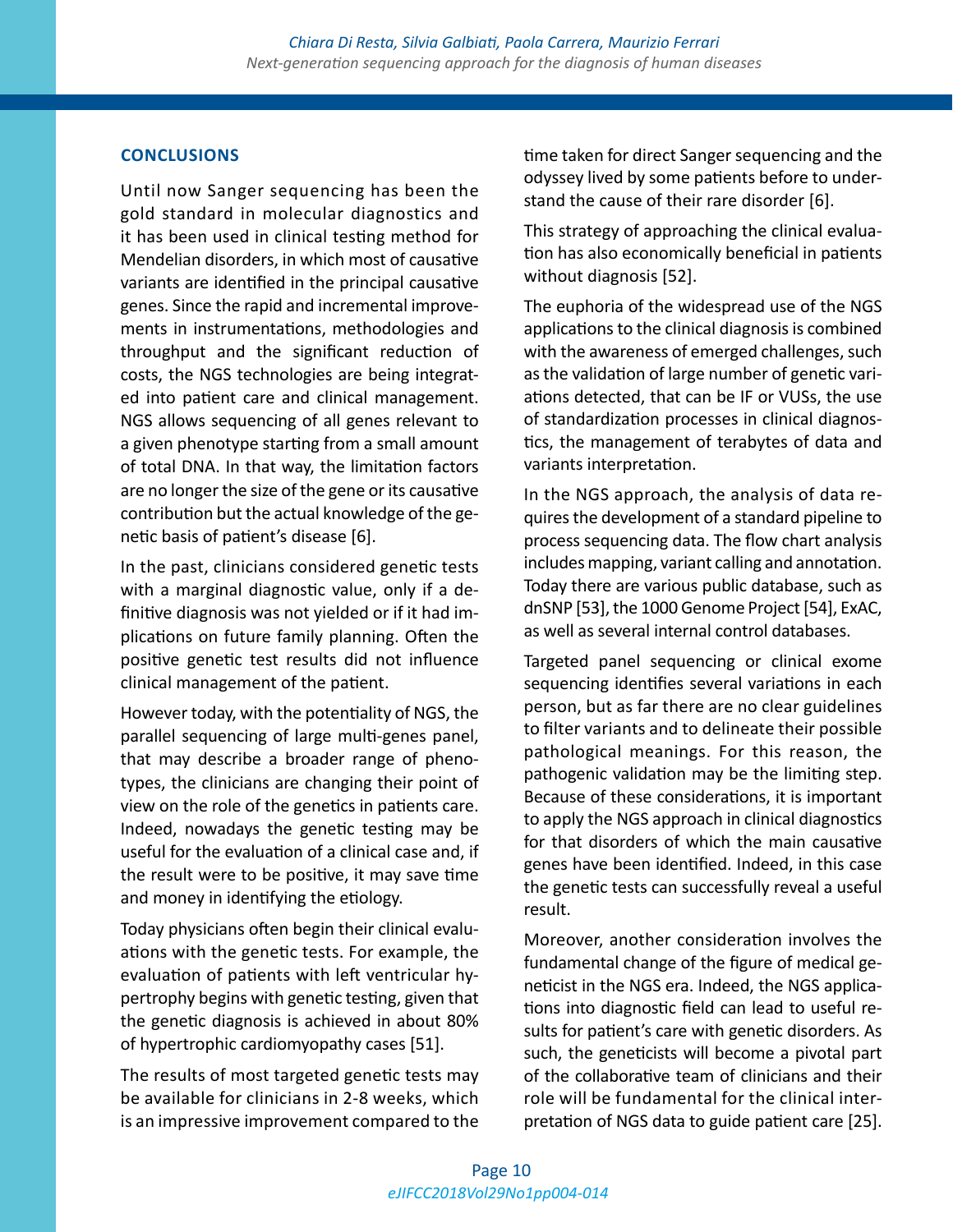Consequently, clinical medical geneticists have to complement their skills with expertise in the clinical interpretation of NGS data.

Moreover we have to keep in mind that the medical geneticist has an important and crucial role also in the pre-test counseling, to deliver reliable information to patients [29]. Indeed it is important to clearly explain to the patient and his family the medical implications of the identification of a genetic alteration, regarding the degree of risk for a disease and also the significance of a possible negative results, both in pretest and in the post test counseling [29].

In meanwhile, the NGS approach becomes a cornerstone for the genetic diagnosis, a more efficient and powerful third-generation technologies are expected to further revolutionize genome sequencing [55]. The three commercially available third-generation DNA sequencing technologies are Pacific Biosciences (Pac Bio), Single Molecule Real Time (SMRT) sequencing, the Illumina Tru-seq Synthetic Long-Read technology, and the Oxford Nanopore Technologies sequencing platform.

Third-generation sequencing was made feasible in part by increasing capacity of existing technologies and improvements in chemistry and it allows to sequence a single nucleic acid molecule, eliminating the DNA amplification step, with a longer and easier mapping of sequencing reads with lower costs [55].

Moreover, the use of longer reads than the second-generation allow to overcome the important limitation of NGS in copy number variation analysis (CNV) [56], even if these single-molecule sequencing approaches have to become even more robust for a wider use.

Lastly, few years ago a new technique called Spatial Transcriptomics was developed and gave rise to fourth generation sequencing, also known as single-cell sequencing [55,57]. In this new technology, NGS chemistry is applied to the sequencing of nucleic acid composition directly in fixed cells and tissues providing a throughput analysis, opening great opportunity mainly for the analysis of tumor cells variability *in situ* [58]. In forthcoming future, it holds exciting prospective for research and new insights regarding genomic diagnostics.

#### **REFERENCES**

1. Koboldt DC, Steinberg KM, Larson DE, Wilson RK, Mardis ER. The next-generation sequencing revolution and its impact on genomics. Cell. 2013;155: 27–38. doi:10.1016/j.cell.2013.09.006

2. Grumbt B, Eck SH, Hinrichsen T, Hirv K. Diagnostic applications of next generation sequencing in immunogenetics and molecular oncology. Transfus Med hemotherapy Off Organ der Dtsch Gesellschaft fur Transfusionsmedizin und Immunham̈atologie. 2013;40: 196–206. doi:10.1159/000351267

3. Vrijenhoek T, Kraaijeveld K, Elferink M, de Ligt J, Kranendonk E, Santen G, et al. Next-generation sequencingbased genome diagnostics across clinical genetics centers: implementation choices and their effects. Eur J Hum Genet. Nature Publishing Group; 2015;23: 1142–1150. doi:10.1038/ejhg.2014.279

4. Coonrod EM, Durtschi JD, Margraf RL, Voelkerding K V. Developing genome and exome sequencing for candidate gene identification in inherited disorders: an integrated technical and bioinformatics approach. Arch Pathol Lab Med. 2013;137: 415–33. doi:10.5858/ arpa.2012-0107-RA

5. Peters DG, Yatsenko SA, Surti U, Rajkovic A. Recent advances of genomic testing in perinatal medicine. Semin Perinatol. 2015;39: 44–54. doi:10.1053/j. semperi.2014.10.009

6. Rehm HL. Disease-targeted sequencing: a cornerstone in the clinic. Nat Rev Genet. 2013;14: 295–300. doi:10.1038/nrg3463

7. Thorburn F, Bennett S, Modha S, Murdoch D, Gunson R, Murcia PR. The use of next generation sequencing in the diagnosis and typing of respiratory infections. J Clin Virol. 2015;69: 96–100. doi:10.1016/j.jcv.2015.06.082

8. LePichon J-B, Saunders CJ, Soden SE. The Future of Next-Generation Sequencing in Neurology. JAMA Neurol. 2015; doi:10.1001/jamaneurol.2015.1076

9. Gorokhova S, Biancalana V, Lévy N, Laporte J, Bartoli M, Krahn M. Clinical massively parallel sequencing for the diagnosis of myopathies. Rev Neurol (Paris). 171: 558–71. doi:10.1016/j.neurol.2015.02.019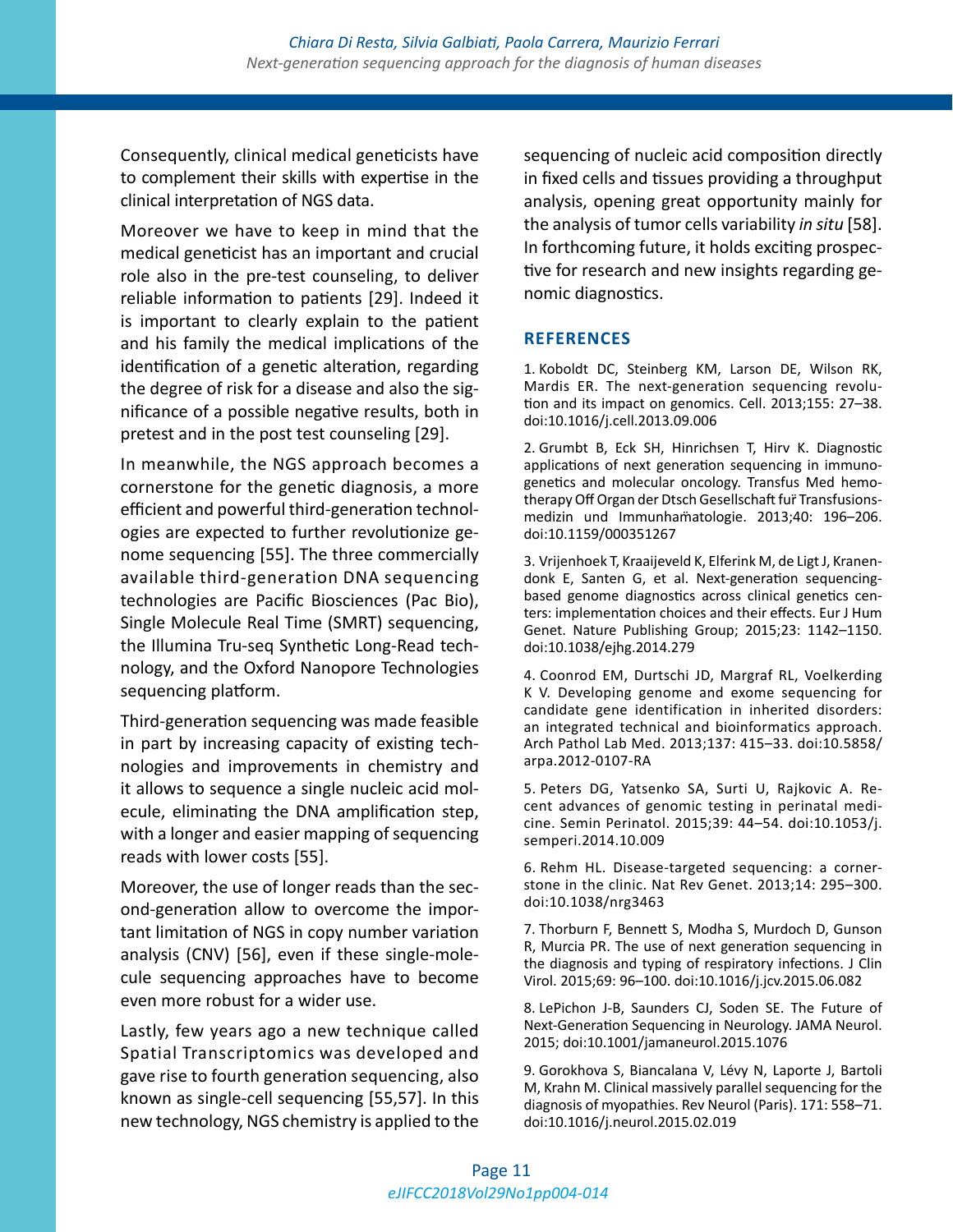10. Harripaul R, Noor A, Ayub M, Vincent JB. The Use of Next-Generation Sequencing for Research and Diagnostics for Intellectual Disability. Cold Spring Harb Perspect Med. Cold Spring Harbor Laboratory Press; 2017;7: a026864. doi:10.1101/cshperspect.a026864

11. Di Resta C, Pietrelli A, Sala S, Della Bella P, De Bellis G, Ferrari M, et al. High-throughput genetic characterization of a cohort of Brugada syndrome patients. Hum Mol Genet. 2015;24: 5828–5835. doi:10.1093/ hmg/ddv302

12. Carrera P, Di Resta C, Volonteri C, Castiglioni E, Bonfiglio S, Lazarevic D, et al. Exome sequencing and pathway analysis for identification of genetic variability relevant for bronchopulmonary dysplasia (BPD) in preterm newborns: A pilot study. Clin Chim Acta. 2015;451: 39–45. doi:10.1016/j.cca.2015.01.001

13. Williams ES, Hegde M. Implementing genomic medicine in pathology. Adv Anat Pathol. 2013;20: 238–44. doi:10.1097/PAP.0b013e3182977199

14. Quail M, Smith ME, Coupland P, Otto TD, Harris SR, Connor TR, et al. A tale of three next generation sequencing platforms: comparison of Ion torrent, pacific biosciences and illumina MiSeq sequencers. BMC Genomics. BioMed Central; 2012;13: 341. doi:10.1186/1471-2164-13-341

15. Merriman B, Rothberg JM. Progress in ion torrent semiconductor chip based sequencing. Electrophoresis. 2012;33: 3397–417. doi:10.1002/elps.201200424

16. Rehm HL, Bale SJ, Bayrak-Toydemir P, Berg JS, Brown KK, Deignan JL, et al. ACMG clinical laboratory standards for next-generation sequencing. Genet Med. 2013;15: 733–747. doi:10.1038/gim.2013.92

17. Lin X, Tang W, Ahmad S, Lu J, Colby CC, Zhu J, et al. Applications of targeted gene capture and next-generation sequencing technologies in studies of human deafness and other genetic disabilities. Hear Res. 2012;288: 67–76. doi:10.1016/j.heares.2012.01.004

18. Aziz N, Zhao Q, Bry L, Driscoll DK, Funke B, Gibson JS, et al. College of American Pathologists' Laboratory Standards for Next-Generation Sequencing Clinical Tests. Arch Pathol Lab Med. 2015;139: 481–493. doi:10.5858/ arpa.2014-0250-CP

19. Johnston JJ, Rubinstein WS, Facio FM, Ng D, Singh LN, Teer JK, et al. Secondary variants in individuals undergoing exome sequencing: screening of 572 individuals identifies high-penetrance mutations in cancer-susceptibility genes. Am J Hum Genet. 2012;91: 97–108. doi:10.1016/j. ajhg.2012.05.021

20. Vona B, Nanda I, Hofrichter MAH, Shehata-Dieler W, Haaf T. Non-syndromic hearing loss gene identification: A brief history and glimpse into the future. Mol Cell Probes. Academic Press; 2015;29: 260–270. doi:10.1016/J. MCP.2015.03.008

21. Brownstein Z, Abu-Rayyan A, Karfunkel-Doron D, Sirigu S, Davidov B, Shohat M, et al. Novel myosin mutations for hereditary hearing loss revealed by targeted genomic capture and massively parallel sequencing. Eur J Hum Genet. 2014;22: 768–75. doi:10.1038/ejhg.2013.232

22. Szopa M, Ludwig-Gałęzowska A, Radkowski P, Skupień J, Zapała B, Płatek T, et al. Genetic testing for monogenic diabetes using targeted next-generation sequencing in patients with maturity-onset diabetes of the young. Pol Arch Med Wewn. 2015;125: 845-51. Available: [http://](http://www.ncbi.nlm.nih.gov/pubmed/26552609) [www.ncbi.nlm.nih.gov/pubmed/26552609](http://www.ncbi.nlm.nih.gov/pubmed/26552609)

23. Cook JR, Kelley TW. The impact of molecular cytogenetics and next generation sequencing in hematopathology: accomplishments and challenges. Pathology. Elsevier; 2014;46: S22. doi:10.1097/01.PAT.0000454125.58964.86

24. Ma ESK, Wan TSK, Au CH, Ho DN, Ma SY, Ng MHL, et al. Next-generation sequencing and molecular cytogenetic characterization of ETV6-LYN fusion due to chromosomes 1, 8 and 12 rearrangement in acute myeloid leukemia. Cancer Genet. 2017;218–219: 15–19. doi:10.1016/j. cancergen.2017.09.001

25. Boycott KM, Vanstone MR, Bulman DE, MacKenzie AE. Rare-disease genetics in the era of next-generation sequencing: discovery to translation. Nat Rev Genet. 2013;14: 681–91. doi:10.1038/nrg3555

26. Yao R, Zhang C, Yu T, Li N, Hu X, Wang X, et al. Evaluation of three read-depth based CNV detection tools using whole-exome sequencing data. Mol Cytogenet. BioMed Central; 2017;10: 30. doi:10.1186/s13039-017-0333-5

27. Singh RR, Luthra R, Routbort MJ, Patel KP, Medeiros LJ. Implementation of next generation sequencing in clinical molecular diagnostic laboratories: advantages, challenges and potential. Expert Rev Precis Med Drug Dev. Taylor & Francis; 2016;1: 109–120. doi:10.1080/238089 93.2015.1120401

28. Sommariva E, Pappone C, Martinelli Boneschi F, Di Resta C, Rosaria Carbone M, Salvi E, et al. Genetics can contribute to the prognosis of Brugada syndrome: a pilot model for risk stratification. Eur J Hum Genet. 2013;21: 911–7. doi:10.1038/ejhg.2012.289

29. Frebourg T. The challenge for the next generation of medical geneticists. Hum Mutat. 2014;35: 909–11. doi:10.1002/humu.22592

30. Matthijs G, Souche E, Alders M, Corveleyn A, Eck S, Feenstra I, et al. Guidelines for diagnostic next-generation sequencing. Eur J Hum Genet. Nature Publishing Group; 2016;24: 2–5. doi:10.1038/ejhg.2015.226

31. Katsanis SH, Katsanis N. Molecular genetic testing and the future of clinical genomics. Nat Rev Genet. 2013;14: 415–26. doi:10.1038/nrg3493

32. Richards S, Aziz N, Bale S, Bick D, Das S, Gastier-Foster J, et al. Standards and guidelines for the interpretation of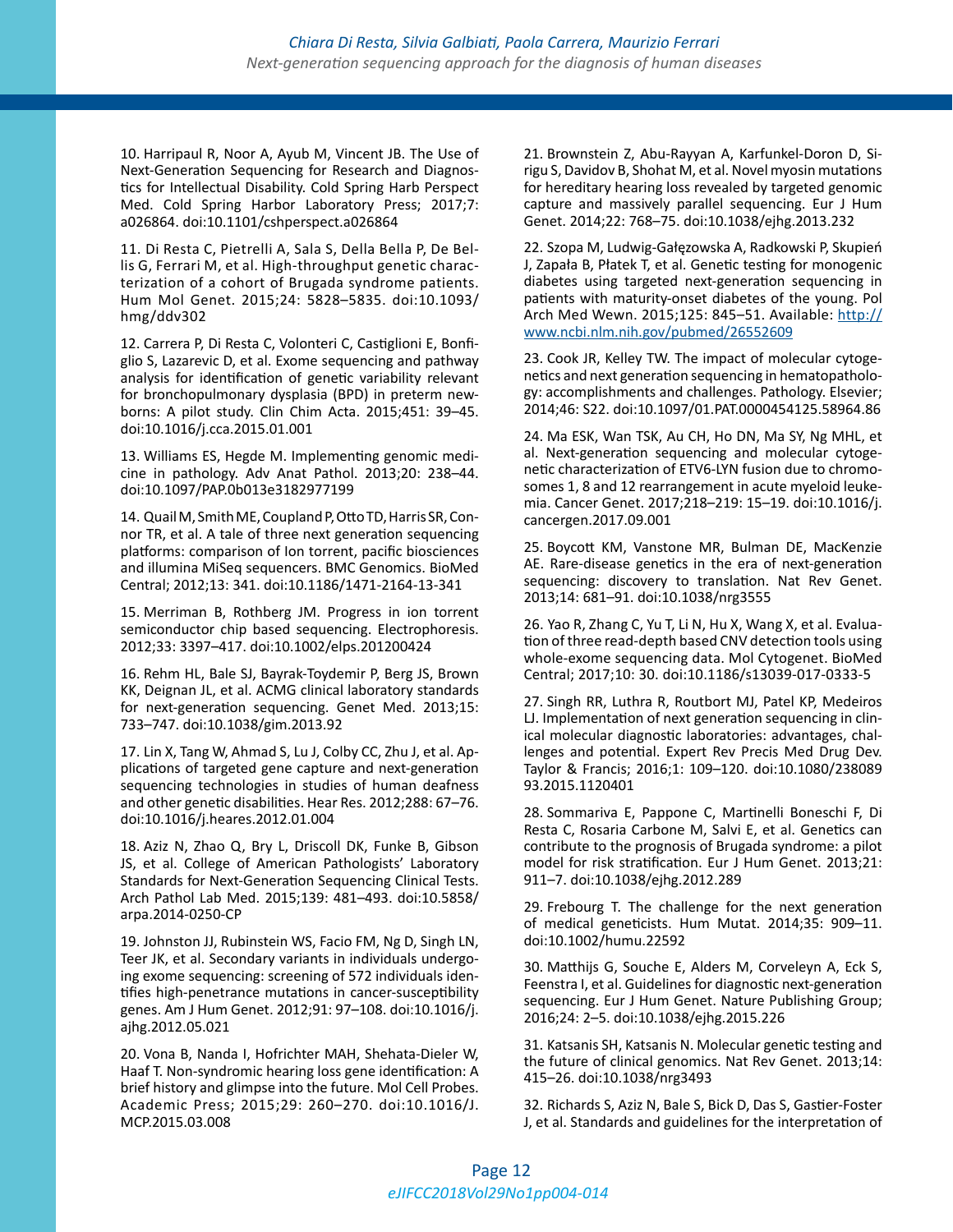sequence variants: a joint consensus recommendation of the American College of Medical Genetics and Genomics and the Association for Molecular Pathology. Genet Med. 2015;17: 405–24. doi:10.1038/gim.2015.30

33. Song W, Gardner SA, Hovhannisyan H, Natalizio A, Weymouth KS, Chen W, et al. Exploring the landscape of pathogenic genetic variation in the ExAC population database: insights of relevance to variant classification. Genet Med. 2016;18: 850–854. doi:10.1038/gim.2015.180

34. Stenson PD, Mort M, Ball E V, Howells K, Phillips AD, Thomas NS, et al. The Human Gene Mutation Database: 2008 update. Genome Med. 2009;1: 13. doi:10.1186/ gm13

35. Cooper GM, Shendure J. Needles in stacks of needles: finding disease-causal variants in a wealth of genomic data. Nat Rev Genet. 2011;12: 628–40. doi:10.1038/nrg3046

36. Hegde M, Bale S, Bayrak-Toydemir P, Gibson J, Bone Jeng LJ, Joseph L, et al. Reporting Incidental Findings in Genomic Scale Clinical Sequencing—A Clinical Laboratory Perspective. J Mol Diagnostics. 2015;17: 107–117. doi:10.1016/j.jmoldx.2014.10.004

37. Di Resta C, Manzoni M, Zoni Berisso M, Siciliano G, Benedetti S, Ferrari M. Evaluation of damaging effects of splicing mutations: Validation of an in vitro method for diagnostic laboratories. Clin Chim Acta. 2014;436C: 276– 282. doi:10.1016/j.cca.2014.05.026

38. Thompson BA, Spurdle AB, Plazzer J-P, Greenblatt MS, Akagi K, Al-Mulla F, et al. Application of a 5-tiered scheme for standardized classification of 2,360 unique mismatch repair gene variants in the InSiGHT locus-specific database. Nat Genet. 2014;46: 107–15. doi:10.1038/ng.2854

39. Adzhubei IA, Schmidt S, Peshkin L, Ramensky VE, Gerasimova A, Bork P, et al. A method and server for predicting damaging missense mutations. Nat Methods. 2010;7: 248–9. doi:10.1038/nmeth0410-248

40. Stein LD. The case for cloud computing in genome informatics. Genome Biol. 2010;11: 207. doi:10.1186/ gb-2010-11-5-207

41. Pabinger S, Dander A, Fischer M, Snajder R, Sperk M, Efremova M, et al. A survey of tools for variant analysis of next-generation genome sequencing data. Brief Bioinform. 2014;15: 256–278. doi:10.1093/bib/bbs086

42. de Koning TJ, Jongbloed JDH, Sikkema-Raddatz B, Sinke RJ. Targeted next-generation sequencing panels for monogenetic disorders in clinical diagnostics: the opportunities and challenges. Expert Rev Mol Diagn. 2015;15: 61–70. doi:10.1586/14737159.2015.976555

43. Oliver GR, Hart SN, Klee EW. Bioinformatics for clinical next generation sequencing. Clin Chem. 2015;61: 124–35. doi:10.1373/clinchem.2014.224360

44. Moorthie S, Hall A, Wright CF. Informatics and clinical genome sequencing: opening the black box. Genet Med. 2013;15: 165–71. doi:10.1038/gim.2012.116

45. Allyse M, Michie M. Not-so-incidental findings: the ACMG recommendations on the reporting of incidental findings in clinical whole genome and whole exome sequencing. Trends Biotechnol. 2013;31: 439–41. doi:10.1016/j.tibtech.2013.04.006

46. Wolf SM, Annas GJ, Elias S. Point-counterpoint. Patient autonomy and incidental findings in clinical genomics. Science. 2013;340: 1049–50. doi:10.1126/science.1239119

47. McGuire AL, Joffe S, Koenig BA, Biesecker BB, Mc-Cullough LB, Blumenthal-Barby JS, et al. Point-counterpoint. Ethics and genomic incidental findings. Science. 2013;340: 1047–8. doi:10.1126/science.1240156

48. Green RC, Berg JS, Grody WW, Kalia SS, Korf BR, Martin CL, et al. ACMG recommendations for reporting of incidental findings in clinical exome and genome sequencing. Genet Med. 2013;15: 565–74. doi:10.1038/gim.2013.73

49. Claustres M, Kožich V, Dequeker E, Fowler B, Hehir-Kwa JY, Miller K, et al. Recommendations for reporting results of diagnostic genetic testing (biochemical, cytogenetic and molecular genetic). Eur J Hum Genet. 2014;22: 160–70. doi:10.1038/ejhg.2013.125

50. Hehir-Kwa JY, Claustres M, Hastings RJ, van Ravenswaaij-Arts C, Christenhusz G, Genuardi M, et al. Towards a European consensus for reporting incidental findings during clinical NGS testing. Eur J Hum Genet. Macmillan Publishers Limited; 2015; doi:10.1038/ ejhg.2015.111

51. Teekakirikul P, Kelly MA, Rehm HL, Lakdawala NK, Funke BH. Inherited cardiomyopathies: molecular genetics and clinical genetic testing in the postgenomic era. J Mol Diagn. 2013;15: 158–70. doi:10.1016/j. jmoldx.2012.09.002

52. Shashi V, McConkie-Rosell A, Rosell B, Schoch K, Vellore K, McDonald M, et al. The utility of the traditional medical genetics diagnostic evaluation in the context of next-generation sequencing for undiagnosed genetic disorders. Genet Med. 2014;16: 176–82. doi:10.1038/ gim.2013.99

53. Sherry ST, Ward MH, Kholodov M, Baker J, Phan L, Smigielski EM, et al. dbSNP: the NCBI database of genetic variation. Nucleic Acids Res. 2001;29: 308–11. Available: [http://www.pubmedcentral.nih.gov/articlerender.fcgi?ar](http://www.pubmedcentral.nih.gov/articlerender.fcgi?artid=29783&tool=pmcentrez&rendertype=abstract) [tid=29783&tool=pmcentrez&rendertype=abstract](http://www.pubmedcentral.nih.gov/articlerender.fcgi?artid=29783&tool=pmcentrez&rendertype=abstract)

54. Abecasis GR, Altshuler D, Auton A, Brooks LD, Durbin RM, Gibbs RA, et al. A map of human genome variation from population-scale sequencing. Nature. 2010;467: 1061–73. doi:10.1038/nature09534

55. Ståhl PL, Salmén F, Vickovic S, Lundmark A, Navarro JF, Magnusson J, et al. Visualization and analysis of gene